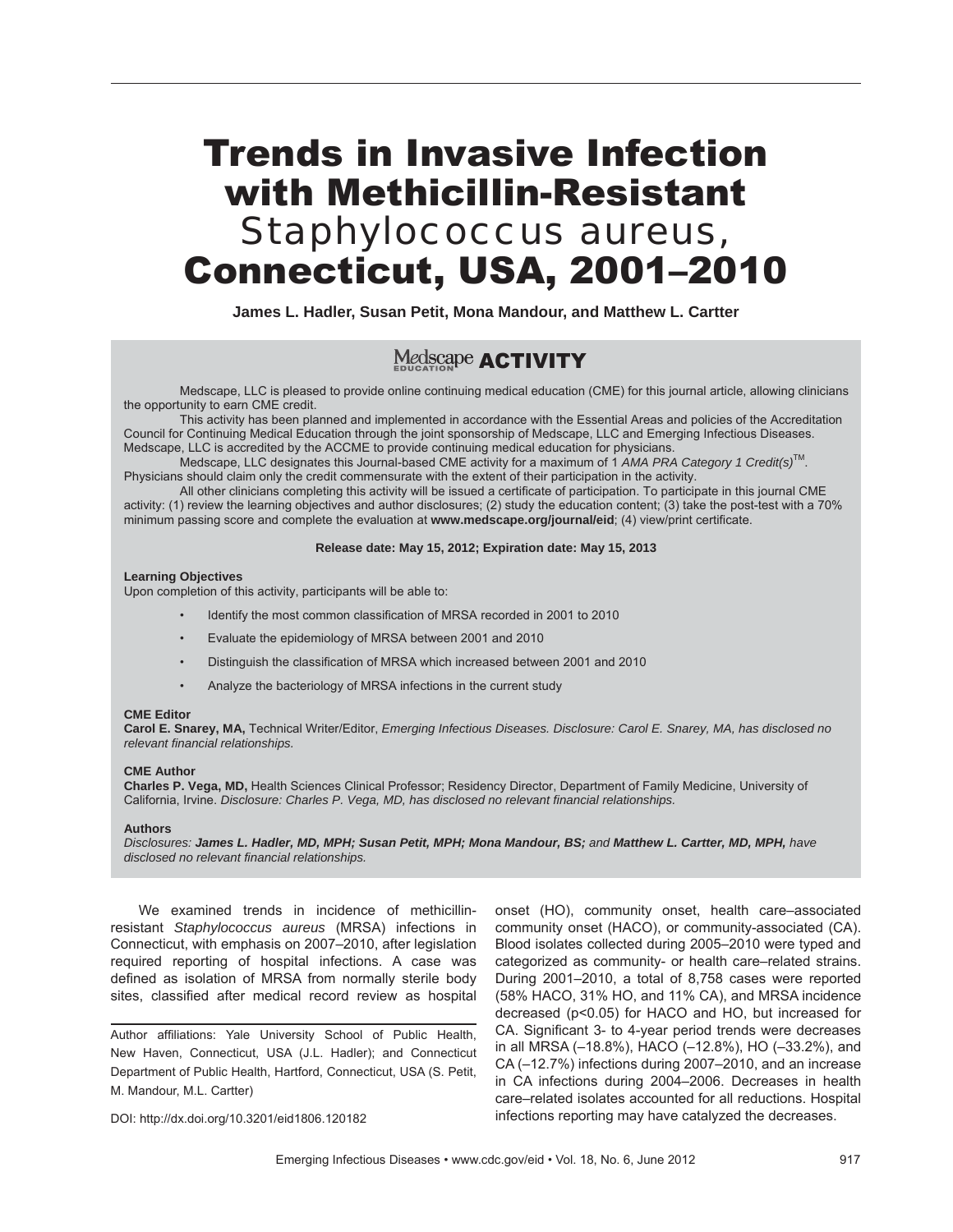#### RESEARCH

Methicillin-resistant *Staphylococcus aureus* (MRSA) was first identified in 1961 in England (*1*). The pathogen became a growing concern in US hospitals as *S. aureus* infections steadily increased, from causing 2.4% of nosocomial infections in 1975 to 29% by 1991 (*2*). In the mid-1990s, reports of community-onset infections caused by MRSA increased (*3*,*4*), including in children with no health care–associated risk factors (*5*,*6*). A 1998 population-based study in Connecticut showed that MRSA accounted for 23% of all blood isolates from persons with community-onset *S. aureus* infection admitted to the hospital (*7*). Subsequent studies showed that 2 epidemiologically distinct, although overlapping, MRSA problems were occurring, one in the hospital associated with highly antimicrobial drug–resistant MRSA strains and the other in the community. The infections in the community were fueled by 2 factors: persons' exposure during health care to hospital-generated strains and the emergence and transmission of strains in the community that are less resistant to antimicrobial drugs (*8*,*9*).

In the late 1990s, the Emerging Infections Program (EIP), funded by the Centers for Disease Control and Prevention (CDC), became interested in better defining MRSA dynamics from a population-based perspective and established pilot surveillance systems at sites in 4 states for either all MRSA infections (Minnesota, Georgia, Maryland) or for invasive disease (Connecticut) (*8*,*10*,*11*). On the basis of findings from these efforts, formal populationbased surveillance for invasive MRSA began in mid-2004 in 9 EIP sites comprising 16.5 million persons to obtain a national picture of the magnitude and trends in the most serious MRSA infections. A summary of data from 2005, the first full year of EIP invasive disease surveillance, was published in 2007 and revealed the full magnitude of invasive MRSA in the United States: ≈94,360 persons had invasive infections in 2005, and 18,650 patients died while hospitalized (*12*). This study also demonstrated that most MRSA infections (85%) were health care–associated, with 69% occurring in the community rather than in the hospital.

Since 2004, health care–associated infections have received increasing national attention. Efforts by patients' advocate groups beginning in 2004 have resulted in the passage of legislation mandating that hospitals report infections to their state health department in 27 states, and in at least 12 states, legislation related to MRSA reporting, screening, or producing MRSA infection control plans (*13*). Since then, state-level involvement in health care–associated infections, including MRSA, has become commonplace. Given that hospital and community factors can affect trends in MRSA incidence, determining their net population level (as well as hospital-level) effects is crucial.

Connecticut began population-based surveillance for invasive MRSA infection in 2001, thus providing an opportunity to examine trends over a 10-year period. Our objectives in this analysis were twofold: 1) to describe the epidemiology of invasive MRSA in Connecticut and trends over time by place of illness onset (community vs. hospital) and relationship to health care, and 2) to describe MRSA strain subtypes associated with place of onset and trends over time.

#### **Methods**

#### **Study Design**

Connecticut participates in the Active Bacterial Core Surveillance project of the EIP at CDC. As part of this surveillance project, statewide active surveillance for invasive MRSA began in 2001. A case of invasive MRSA infection was defined as isolation of MRSA from a normally sterile body site (per Active Bacterial Core Surveillance protocol) (*10*) of a Connecticut resident at a clinical laboratory in Connecticut. Cases were identified through mandated statewide reporting by laboratories and clinicians. To verify completeness of reporting, we routinely audited all in-state hospital and reference laboratories. Cases for which a diagnosis was made out of state and those with cultures considered to be contaminants on the basis of a medical record discharge summary were excluded. Recurrent MRSA infections (positive culture taken >30 days after the initial positive culture in the same patient) were also excluded, both because the focus of this analysis was to ascertain the number and incidence of unique persons affected and because tracking for recurrence only began in 2004.

Medical chart reviews were conducted for hospitalized patients by using a standardized case report form. Data collected included demographics, infection type, underlying illnesses, and risk factors for infection as described below.

#### **Variable Defi nitions**

Cases were classified into 3 mutually exclusive categories according to place of onset and relationship to health care. Hospital-onset (HO) MRSA cases were those for which cultures were collected  $\geq 2$  days after hospital admission (day of admission  $=$  day 0). Health care–associated community-onset (HACO) cases were those for which cultures were collected from outpatients or  $\leq$ 2 days after hospital admission from patients with 1) a history of hospitalization (including admissions >24 hours' duration), surgery, dialysis, or residence in a long-term care facility in the year before the culture date, or 2) a central venous catheter present at the time of culture. Patients with community-associated (CA) cases had none of the HO or HACO risk factors listed above.

Connecticut is divided into 169 towns. Large towns were defined as those with a population  $>100,000$  (n = 5);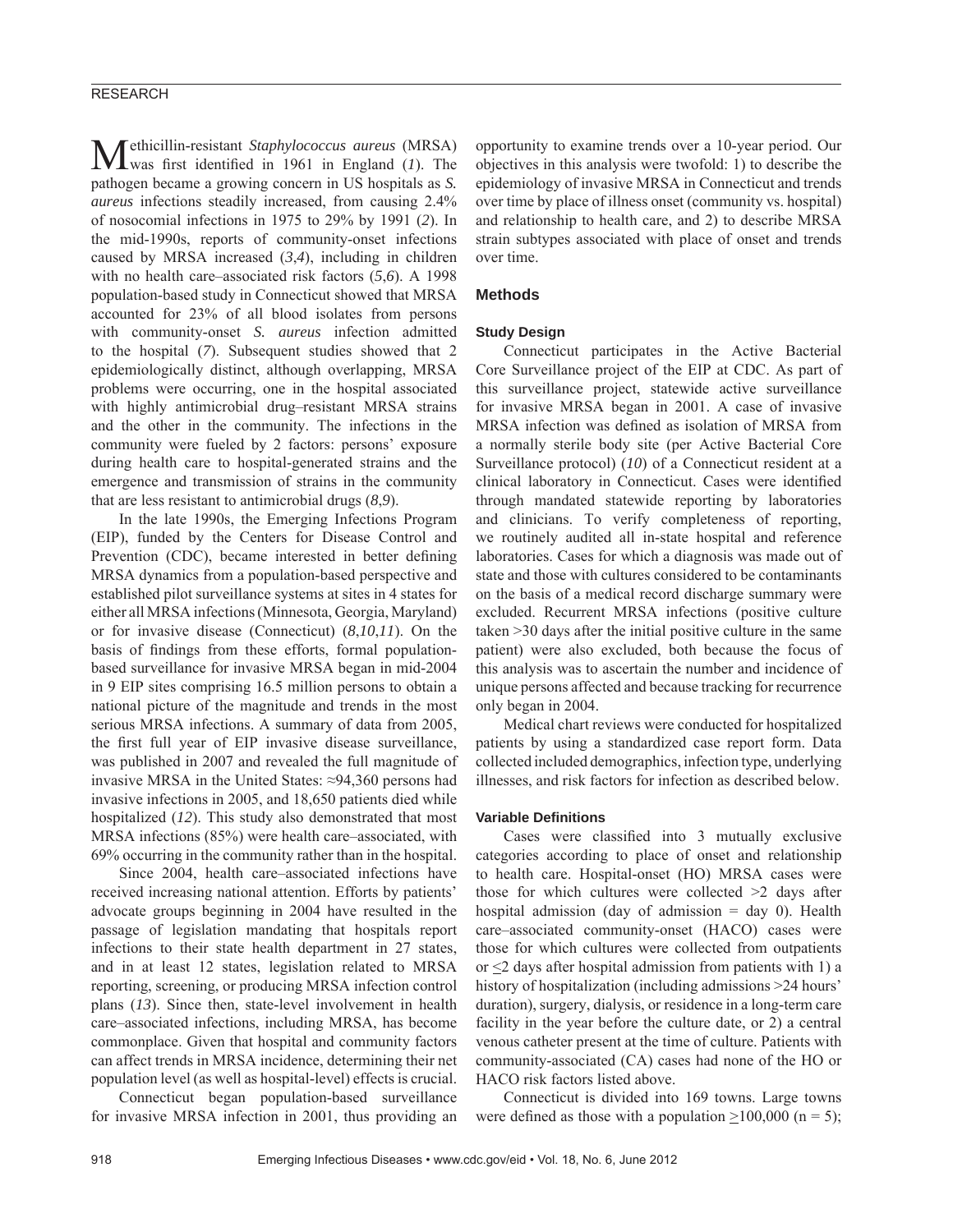medium-sized towns had a population of 50,000–99,999 as estimated in 2005 ( $n = 12$ ); and small towns had a population  $\leq 50,000$  (n = 152). Connecticut has 32 acute care hospitals. Hospital volume was categorized according to total annual number of Connecticut resident bed-days in 2009 as reported to the Connecticut Office of Health Care Access. High-volume hospitals ( $n = 7$ ) averaged  $>80,000$ patient bed-days per year and included both Connecticut tertiary care hospitals; medium-volume hospitals  $(n = 12)$ averaged 40,000–79,999; and low volume hospitals ( $n =$ 13) averaged <40,000.

#### **Laboratory Methods**

From April 1, 2005, through December 31, 2010, a sample of MRSA isolates from blood was systematically collected from 8 sentinel hospital laboratories (2 highvolume, 6 medium-volume hospitals). These laboratories represented 4 metropolitan areas. Isolates were only collected from specimens from case-patients who resided in towns in which >90% of residents received health care at 1 of the 8 hospitals. In 3 metropolitan areas, all available blood isolates were collected. In the fourth area, with both high-volume participating hospitals, collection was limited to 3 blood isolates per month from each laboratory.

Isolates were submitted to the Connecticut Department of Public Health Laboratory for confirmation of *S. aureus* by performing a catalase test using 3% hydrogen peroxide, followed by a tube coagulase test using rabbit plasma with EDTA (Becton Dickinson Microbiology Systems, Franklin Lakes, NJ, USA). If the tube coagulase result was equivocal, a rapid latex kit (Remel Products, Lenexa, KS, USA) was used to confirm the result. Kirby-Bauer disk diffusion with a cefoxitin disk was conducted to confirm methicillin resistance.

Isolates were subtyped by pulsed-field gel electrophoresis (PFGE) with the restriction endonuclease *Sma*I using the standard PulseNet method (*14*). PFGE patterns were electronically forwarded to CDC for analysis with BioNumerics version 4.01 (Applied Maths, Austin, TX, USA) and grouped into pulsed-field types by using Dice coefficients and 80% relatedness. Isolates with pulsed-field types USA300 (ST8-MRSA-4), USA400 (ST1-MRSA-4), USA1000 (ST59-MRSA-4), and USA1100 (ST30- MRSA-4) were considered community-related strains, per previous EIP protocol (12). Isolates with pulsed-field types USA100 (ST5-MRSA-2), USA200 (ST36-MRSA-2), and USA500–800 (ST8, ST45, ST72, and ST5-MRSA-4, respectively) were considered health care–related strains.

#### **Statistical Methods**

Incidence rates by year were calculated by using US Census Bureau yearly population estimates, except for 2010, for which the 2010 census counts were used.

Rates were calculated overall for each MRSA category and for strata defined by age and race/ethnicity within the categories. Rates for HO MRSA were also calculated by using hospital specific resident bed-days as reported to the Connecticut Office of Health Care Access for 2001–2009. For 2010, bed-days from 2009 were used because 2010 data were not available. One hospital was excluded from the bed-day analysis because that facility does not report patient bed-days to the Office of Health Care Access.

Analyses were performed using SAS version 9.2 (SAS Institute. Inc., Cary, NC, USA). Percentages of cases in different demographic categories were compared by using the  $\chi^2$  test. Ten-year incidence trends were examined by using the  $\chi^2$  test for linear trend. To examine changes in trends within the overall 10-year period, we analyzed trends by χ<sup>2</sup> separately for 2001–2003, 2004–2006, and 2007–2010, in part because MRSA received substantial national publicity in 2007 after an article reported incidence at EIP sites (*12*), a high school student in Virginia died from MRSA (*15*), and many state legislatures passed laws mandating reporting of MRSA and/or hospital infections (*13*).

#### **Results**

#### **Epidemiologic Findings**

The incidence of MRSA overall and average annual incidence rates by each of the 3 categories are reported in Table 1. A total of 8,758 cases of MRSA infections were reported over the 10-year period, of which 920 (10.5%) were CA, 2,753 (31.4%) were HO, 5,075 (57.9%) were HACO, and  $10(0.1\%)$  were undefined. The average annual incidence was 25.2 cases/100,000 population. Incidence sharply increased with age, with a  $>70$ -fold increase from 1.5/100,000 among children <18 years to 111.5/100,000 among adults  $\geq 65$  years (p<0.00001,  $\chi^2$  for trend). The incidence in men was 1.6 times that in women. In addition, the incidence in non-Hispanic blacks was 1.4-fold higher than in whites, and the incidence in Hispanics was 0.64 that of whites. Furthermore, residents of large towns had 1.2 and 1.4 times the incidence of residents of medium-size and small towns.

The descriptive epidemiology of HO, HACO, and CA MRSA infections had similarities and differences. For each, incidence was higher with increasing age, and in men, blacks, and large town residents (Table 1). However, persons with CA MRSA tended to be younger (43.2% <50 years vs. 13.8% and 17.7% for HACO and HO,  $p<0.00001$ for each), and CA was the only 1 of these 3 groups in which incidence in Hispanics was higher than in whites  $(4.1/100,000 \text{ vs. } 3.0/100,000, \text{ p} = 0.01).$ 

The overall incidence of MRSA infections by year and the yearly rates for each of the 3 categories of MRSA are shown in Figure 1. All have statistically significant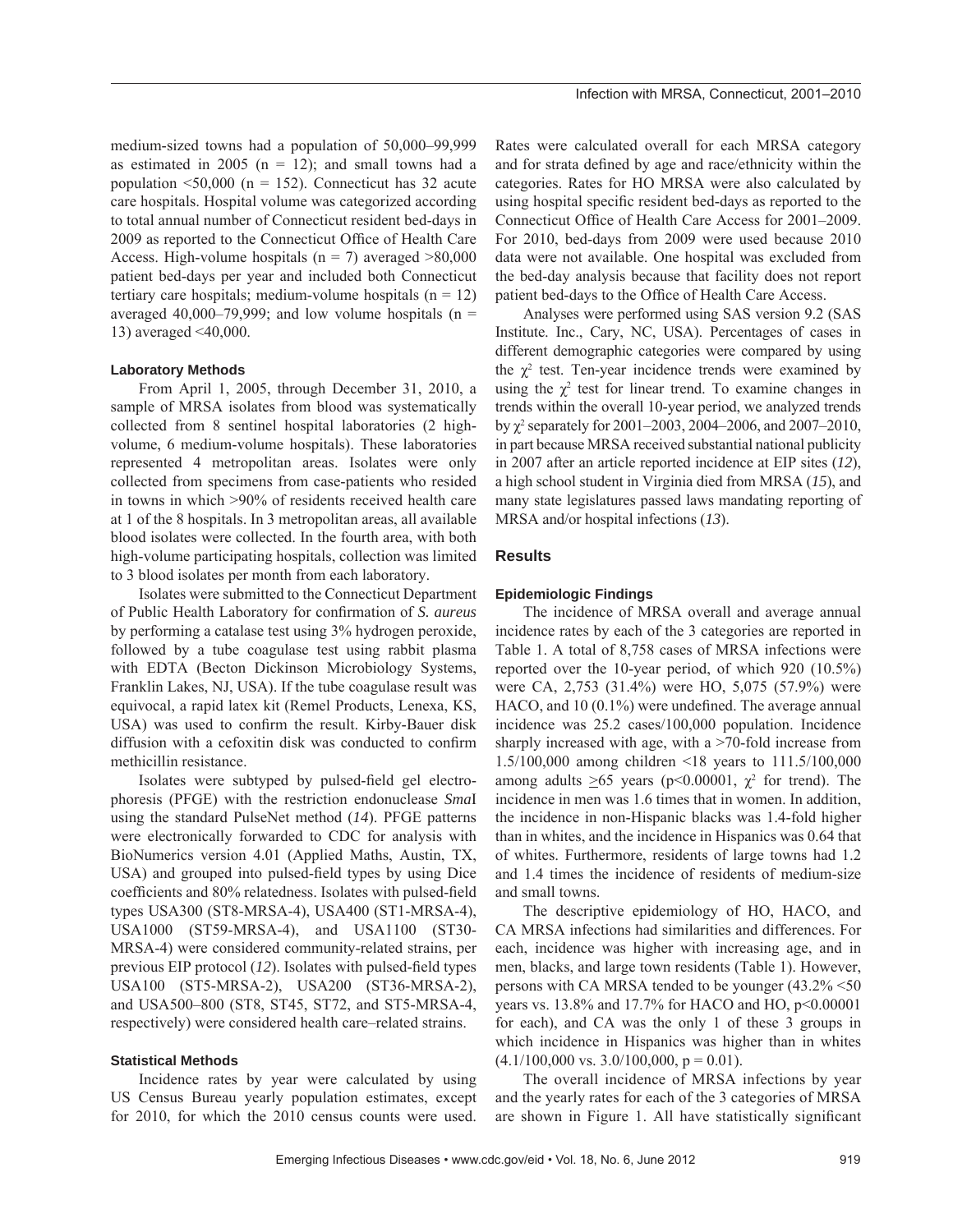| Demographic                                                                                                                                   | All MRSA |       | HO    |      | <b>HACO</b> |      | CA  |      |
|-----------------------------------------------------------------------------------------------------------------------------------------------|----------|-------|-------|------|-------------|------|-----|------|
| characteristic                                                                                                                                | No.      | Rate  | No.   | Rate | No.         | Rate | No. | Rate |
| Total                                                                                                                                         | 8,758    | 25.2  | 2,753 | 7.9  | 5075        | 14.6 | 920 | 2.6  |
| Sex                                                                                                                                           |          |       |       |      |             |      |     |      |
| M                                                                                                                                             | 5,290    | 31.2  | 1,620 | 9.6  | 3,043       | 18.0 | 620 | 3.7  |
| F                                                                                                                                             | 3,465    | 19.4  | 1,132 | 6.3  | 2,030       | 11.4 | 300 | 1.7  |
| Age group, y                                                                                                                                  |          |       |       |      |             |      |     |      |
| $<$ 18                                                                                                                                        | 127      | 1.5   | 65    | 0.8  | 25          | 0.3  | 37  | 0.4  |
| $18 - 34$                                                                                                                                     | 379      | 5.3   | 115   | 1.6  | 148         | 2.1  | 116 | 1.6  |
| $35 - 49$                                                                                                                                     | 1,082    | 13.0  | 308   | 3.8  | 529         | 6.4  | 244 | 2.9  |
| $50 - 64$                                                                                                                                     | 1,955    | 31.4  | 642   | 10.3 | 1088        | 17.5 | 222 | 3.6  |
| >65                                                                                                                                           | 5,205    | 111.5 | 1,619 | 34.7 | 3,279       | 70.2 | 301 | 6.4  |
| Race/ethnicity <sup>±</sup>                                                                                                                   |          |       |       |      |             |      |     |      |
| White, non-Hispanic                                                                                                                           | 4,649    | 25.6  | 1,338 | 7.4  | 2,765       | 15.2 | 537 | 3.0  |
| Black, non-Hispanic                                                                                                                           | 815      | 35.9  | 232   | 10.2 | 466         | 20.5 | 116 | 5.1  |
| Hispanic                                                                                                                                      | 467      | 16.5  | 107   | 3.8  | 245         | 8.6  | 115 | 4.1  |
| Town size§                                                                                                                                    |          |       |       |      |             |      |     |      |
| Large                                                                                                                                         | 1,930    | 31.6  | 597   | 9.8  | 1067        | 17.5 | 265 | 4.3  |
| Medium                                                                                                                                        | 1,969    | 26.2  | 635   | 8.5  | 1,174       | 15.6 | 159 | 2.1  |
| Small                                                                                                                                         | 4,841    | 22.9  | 1,511 | 7.1  | 2,826       | 13.3 | 496 | 2.3  |
| *MRSA methicillin-resistant Stanhylococcus aureus: HO bosnital onset: HACO health care-associated community onset: CA<br>community accociated |          |       |       |      |             |      |     |      |

Table 1. Cases and incidence rates of MRSA infection by place of onset and association with healthcare and demographic features, Connecticut, USA, 2001–2010\*†

\*MRSA, methicillin-resistant *Staphylococcus aureus*; HO, hospital onset; HACO, health care–associated community onset; CA, community associated. †Incidence rates = average annual number of cases per 100,000 group-specific population using 2005 estimated population as the denominator. ‡Race-ethnicity only determined for all categories from 2004–2010. Denominator is 2007 estimated population. §Large >100,000 population; medium 50,000–99,999 population; small <50,000 population.

trends from 2001–2010 (p≤0.002): all MRSA (-14.2%), HO (−48.4%), and HACO (−3.8%) decreased while CA (+124.8%) increased. The trends were not constant over the entire 10 years, however. When 3-year intervals were considered (2001–2003, 2004–2006, and 2007–2010), the only statistically significant trends were decreases in all MRSA, HO, and HACO infections during 2007–2010 (all  $p<0.04$ ) and an increase in CA during 2004–2006 (p  $= 0.001$ ). During 2007–2010, overall MRSA incidence dropped 18.8%, HO dropped 33.2%, and HACO dropped 12.8%. During 2004–2006, CA increased 64.7%. However, during 2007–2010, CA decreased 12.7% ( $p =$ 0.30).

When we assessed which demographic groups were most and least affected by these changes during 2007– 2010, we found the following. For all MRSA infections



Figure 1. Incidence of methicillin-resistant *Staphylococcus aureus* infection, by relationship to healthcare and year, Connecticut, USA, 2001–2010. CA, community onset; HACO, health care–associated community onset; HO, hospital onset.

during 2007–2010, a decrease  $\geq 10\%$  occurred in each demographic group. For HO MRSA,  $\geq 10\%$  decreases occurred in all groups except blacks (−7.3%). For HACO,  $\geq$ 10% decreases occurred in all groups except those <18 years  $(+1\%)$  and those 18–34 years of age  $(+14.2\%)$ . For CA, all groups showed decreases, except persons >50 years  $(+1%)$  and small town residents  $(+6.4%)$ .

We also examined incidence of HO MRSA infections by hospital volume (Table 2). Increasing hospital volume was associated with higher average annual incidence (p<0.001). Overall, and for high- and medium-volume hospitals, incidence had a downward trend over the 10 years (p<0.0001 for each); the lowest rates were in 2009 and 2010 (Figure 2). No consistent 10-year trend was found for low-volume hospitals. When examined by the 3 periods (2001–2003, 2004–2006, 2007–2010), however, lowvolume hospitals had increases in the first 2 periods ( $p =$ 0.04 and  $p = 0.07$ , respectively) and a decrease in the last (p  $= 0.01$ ). Over time, rates based on hospital size have tended to converge, with a 3.9-fold difference in high-volume versus low-volume hospitals in 2001 reduced to 1.5-fold in 2010.

#### **Bacteriologic Findings**

We examined the percentage of all MRSA isolates from the leading isolation sites by MRSA category. Blood isolates were most common (89.1%), followed by joint isolates  $(6.0\%)$  and bone isolates  $(2.7\%)$ . CA infections were less likely than either HO or HACO infections to have a sterile-site isolate from blood (79.9% vs.88.2%) and 91.2%, p<0.0001 for each), but more likely to have an isolate from a joint  $(18\% \text{ vs. } 2.0 \text{ and } 5.9\%, \text{ p} < 0.0001 \text{ for }$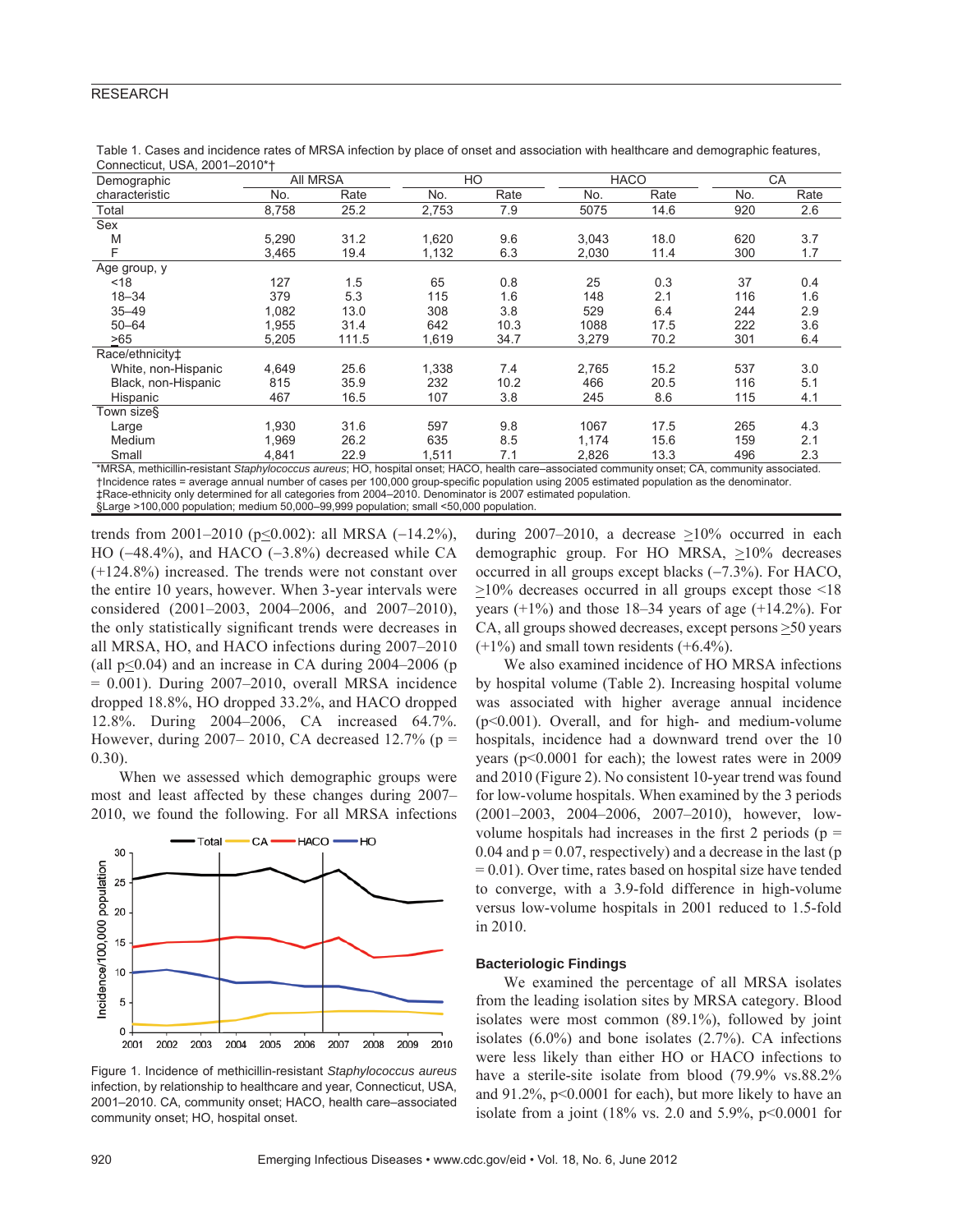

Figure 2. Incidence of hospital-onset methicillin-resistant *Staphylococcus aureus* infection, by hospital volume and year, Connecticut, USA, 2001–2010.

each). When 10-year trends were examined for each isolate site and place of onset category, 2 trends (at 2 sites) were significant. Joint isolates increased for HO and HACO MRSA infections, from 1.5% in 2001 to 5.4% in 2010 ( $p =$ 0.002) and from 4.7% in 2001 to 8.5% in 2010 ( $p = 0.005$ ), respectively.

During 2005–2010, a total of 616 case-patients had blood isolates tested by PFGE at CDC; 609 had PFGE types in the range of USA100 to USA1100, inclusive. Of all PFGE types, 93 (15.3%) were community strains, of which USA300 was predominant (82, 88.2%). A total of 516 (84.7%) were health care strains, of which USA100 was predominant (456, 88.4%). There were 91 CA, 369 HACO, and 149 HO cases (Table 3). Isolates from CA cases were more likely than those from HACO and HO cases to have community PFGE types (49% vs. 11% and 6%, respectively), although the small difference in percentage between HACO and HO cases was statistically insignificant. During 2005–2010, isolates from CA and health care–associated (HACO and HO combined) cases were increasingly community PFGE types. The percentage of CA MRSA cases that were caused by community strain types increased from 28% to 56% ( $p = 0.02$ ), and the percentage of health care–associated cases that were caused by community strains increased from 4% to 15%  $(p = 0.003)$ .

To estimate trends in incidence of MRSA due to community and to health care strains, we applied the percentages of each to statewide incidence of CA and of health care–associated MRSA for each year during 2005– 2010 (Table 4). For both CA and health care–associated MRSA, estimated incidence caused by community strains increased, while estimated incidence caused by health care strains decreased.

#### **Discussion**

Invasive MRSA infections comprise at least 2 distinct MRSA groups: those caused by strains that evolved and spread in hospitals over the past 4 decades, and those caused by strains that evolved in the community and  $\approx 15$ years ago began to spread widely, causing community and institutional outbreaks of skin and soft tissue infections (*8*,*9*). Our population-based study analyzed trends in invasive MRSA in Connecticut from the health care and community perspectives. The key findings include the following: 1) the downward trend, previously documented in EIP sites during 2005 to 2008 (*16*), continued through 2010 in incidence of health care–associated invasive MRSA infections of both community and hospital onset; 2) invasive MRSA infection incidence declined consistently in hospitals of all sizes, in the community, and in almost all demographic groups since 2007; 3) community-associated invasive MRSA may have peaked; and 4) community strains are making an increasing contribution to invasive MRSA in hospitals and in the community.

At least 6 recently published large-scale studies have examined incidence trends in MRSA in the United States during various periods in the past decade (*16*–*21*). Most examined community-associated or community-onset MRSA and found large increases in the number of MRSA infections (*17*) or hospital admissions (*18*–*20*) from 1999– 2000 through 2005–2007. The only published large-scale studies to find a trend toward decreasing incidence are 2 CDC studies. A study of invasive MRSA incidence in 9 EIP sites (including Connecticut) comprising  $\approx$ 15 million persons, found that during 2005–2008, HO and HACO incidence declined 9.4% and 5.7%%, respectively (*16*). A more focused study of central line–associated bloodstream infections in US intensive care units found a net decrease of 49.6% during 1997–2007, with all the decrease occurring since 2001 (*21*).

The data from Connecticut during the same periods are consistent with those of other trends studies: CA MRSA was generally increasing from 2001 to 2007 (+158%), and HO and HACO MRSA decreased during 2005–2008

| Table 2. Cases and incidence rates of hospital-onset MRSA<br>infection by volume of hospital, at 29 acute care hospitals,                                                                                                                                                       |                                                                                      |  |  |  |  |  |  |
|---------------------------------------------------------------------------------------------------------------------------------------------------------------------------------------------------------------------------------------------------------------------------------|--------------------------------------------------------------------------------------|--|--|--|--|--|--|
| Connecticut, USA, 2001-2010*                                                                                                                                                                                                                                                    |                                                                                      |  |  |  |  |  |  |
|                                                                                                                                                                                                                                                                                 | Annual average incidence                                                             |  |  |  |  |  |  |
|                                                                                                                                                                                                                                                                                 | rate (range) $§$                                                                     |  |  |  |  |  |  |
| 2,563                                                                                                                                                                                                                                                                           | $13.6(8.9 - 18.1)$                                                                   |  |  |  |  |  |  |
| 1.494                                                                                                                                                                                                                                                                           | $15.5(10.1 - 23.3)$                                                                  |  |  |  |  |  |  |
| 797                                                                                                                                                                                                                                                                             | $12.1(6.7-17.1)$                                                                     |  |  |  |  |  |  |
| 272                                                                                                                                                                                                                                                                             | $10.1(5.9 - 15.3)$                                                                   |  |  |  |  |  |  |
| *MRSA, methicillin-resistant Staphylococcus aureus.<br>+High, >80,000 patient bed-days/year; medium, 40,000-79,999 patient<br>bed-days/year; low, <40,000 patient bed-days/year.<br>$\text{\textsterling}$ Number of cases is <2,753 because data were excluded from 3 (N = 32) |                                                                                      |  |  |  |  |  |  |
|                                                                                                                                                                                                                                                                                 | No. cases‡<br>becautele that either did not renart MDCA and/er the number of nationt |  |  |  |  |  |  |

als that either did not report MRSA and/or the number of patient bed-days for some years.

§Annual average number of cases per 100,000 patient bed-days.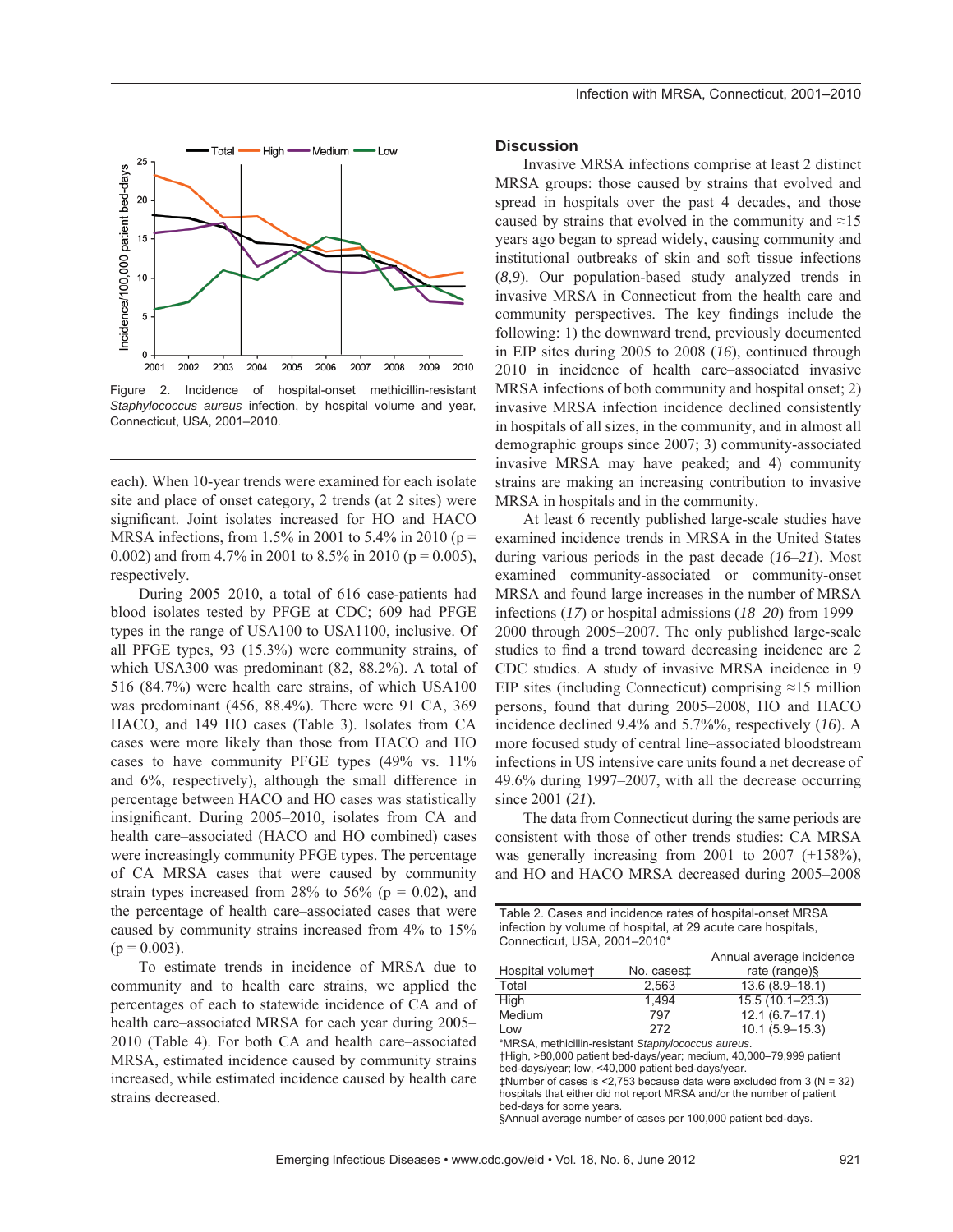#### **RESEARCH**

| Table 0. MITCH TOWNS ONE TOORICO, By THE CETTPO, PROGE OF ONOGE ORIGINAL TRINK YOU, OONING OUT, LOOD LOTG                                  |              |         |         |         |         |          |          |          |
|--------------------------------------------------------------------------------------------------------------------------------------------|--------------|---------|---------|---------|---------|----------|----------|----------|
| MRSA category and                                                                                                                          |              |         |         |         |         |          |          | p value, |
| PFGE type                                                                                                                                  | 2005         | 2006    | 2007    | 2008    | 2009    | 2010     | Total    | trend    |
| <b>CA</b>                                                                                                                                  |              |         |         |         |         |          |          |          |
| C strain                                                                                                                                   | 5(28)        | 7(47)   | 3(30)   | 10(63)  | 11 (69) | 9(56)    | 45 (49)  | 0.02     |
| H strain                                                                                                                                   | 13 (72)      | 8(53)   | 7(70)   | 6(38)   | 5(31)   | 7 (44)   | 46 (51)  |          |
| HACO                                                                                                                                       |              |         |         |         |         |          |          |          |
| C strain                                                                                                                                   | 5(6)         | 7(9)    | 4(7)    | 6(11)   | 7(12)   | 10(21)   | 39(11)   | 0.01     |
| H strain                                                                                                                                   | 74 (94)      | 67 (91) | 53 (93) | 49 (89) | 50 (88) | 37(79)   | 330 (89) |          |
| HO.                                                                                                                                        |              |         |         |         |         |          |          |          |
| C strain                                                                                                                                   | $\mathbf{0}$ | 0       | 2(6)    | 3(11)   | 4(21)   | 0        | 9(6)     | 0.07     |
| H strain                                                                                                                                   | 45 (100)     | 5(100)  | 30 (94) | 26 (90) | 15 (79) | 19 (100) | 140 (94) |          |
| HA                                                                                                                                         |              |         |         |         |         |          |          |          |
| C strain                                                                                                                                   | 5(4)         | 7(9)    | 6(7%)   | 9(11)   | 11(14)  | 10(15)   | 48 (9)   | 0.003    |
| H strain                                                                                                                                   | 119 (96)     | 72 (91) | 83 (83) | 75 (89) | 65 (86) | 56 (85)  | 470 (91) |          |
| *Values are no. (%) MRSA methicillin-resistant Stanbylococcus aureus: PEGE pulsed-field gel electrophoresis: CA community-associated: HACO |              |         |         |         |         |          |          |          |

Table 3. MRSA sterile site isolates, by PFGE type, place of onset category, and year, Connecticut, USA, 2005–2010\*

\*Values are no. (%). MRSA, methicillin-resistant *Staphylococcus aureus*; PFGE, pulsed-field gel electrophoresis; CA, community-associated; HACO, health care–associated community onset; HO, hospital onset; HA, health care–associated (combined HACO and HO); C strain, community-related strain; H strain, health care–related strain.

(−20% each). The additional years of data in Connecticut help clarify the situation for hospital and health care– associated infections before and after the EIP study and the situation for CA infections since 2007. HO MRSA infections appeared to begin to decrease during2003–2004 and have remained on a downward trajectory since, while HACO infections appeared to be increasing during 2001– 2004 and then began a generally downward trend. CA MRSA, after the large and generally continuous increase during 2001–2007, plateaued during 2007–2009 and then dropped 12.2% in 2010. The net effect of these varying trends on overall invasive MRSA infection has been an irregular, but net increase in, incidence during 2001–2007, and a large, persistent drop since 2007.

The typing data suggest that these varying trends in Connecticut can be connected. The subset of blood isolates typed during 2005–2010 showed that the percentages of all HO, HACO, and CA infections caused by community PFGE types are increasing, and those caused by health care– associated types are decreasing. When the percentages of community and health care–associated strains were applied to the statewide incidence of CA and of health care– associated MRSA for those years, statewide communitystrain estimated incidence increased over time in each category, while statewide health care–associated strain estimated incidence decreased in each. Thus, the decrease in invasive MRSA infection can likely be explained by a reduction in disease incidence with health care–associated strains, while disease and, presumably, prevalence of community strains continue to increase.

Although our surveillance data analysis cannot directly address why health care strains and related invasive disease decreased while community strains and related disease did not, several explanations are possible. Since 2006, Connecticut laws have been passed that required the reporting of hospital infections and MRSA control policies in hospitals (*22*,*23*). In addition, in 2007, the Journal of the American Medical Association published a highly publicized article describing the magnitude and public health importance of health care–associated MRSA (*12*), which included Connecticut data, and the death of a Virginia high school student (*15*) generated substantial local as well as national media coverage. Collectively, these events likely created a high level of awareness among hospitals regarding MRSA control and increased attention to preventive efforts such as screening, isolation, and handwashing. As a consequence, carriage of MRSA in patients discharged from the hospital, mostly health

| Table 4. Estimated incidence of MRSA, by category and strain PFGE type and year, Connecticut, USA, 2005–2010*† |       |       |       |       |       |                       |  |  |
|----------------------------------------------------------------------------------------------------------------|-------|-------|-------|-------|-------|-----------------------|--|--|
| MRSA category and PFGE                                                                                         |       |       |       |       |       | Incidence difference. |  |  |
| 2005                                                                                                           | 2006  | 2007  | 2008  | 2009  | 2010  | 2005-2010             |  |  |
|                                                                                                                |       |       |       |       |       |                       |  |  |
| 3.25                                                                                                           | 3.36  | 3.53  | 3.54  | 3.47  | 3.08  | $-0.17$               |  |  |
| 27.8                                                                                                           | 46.7  | 30.0  | 62.5  | 68.8  | 56.3  |                       |  |  |
| 0.90                                                                                                           | 1.57  | 1.06  | 2.21  | 2.39  | 1.73  | $+0.83$               |  |  |
| 2.35                                                                                                           | 1.79  | 2.47  | 1.33  | 1.08  | 1.35  | $-1.00$               |  |  |
|                                                                                                                |       |       |       |       |       |                       |  |  |
| 24.16                                                                                                          | 21.78 | 22.54 | 19.27 | 18.13 | 18.95 | $-5.21$               |  |  |
| 4.0                                                                                                            | 8.9   | 6.7   | 10.7  | 14.5  | 15.2  |                       |  |  |
| 0.97                                                                                                           | 1.93  | 1.52  | 2.06  | 2.62  | 2.87  | $+1.90$               |  |  |
| 23.19                                                                                                          | 19.85 | 21.02 | 17.21 | 15.51 | 16.08 | $-7.11$               |  |  |
|                                                                                                                |       |       |       |       |       |                       |  |  |

\*MRSA, methicillin-resistant *Staphylococcus aureus*; PFGE, pulsed-field gel electrophoresis; CA, community associated; C strain, community-related strain; H strain , health care–related strain; HA, health care–associated (combined hospital-associated community onset and hospital onset). †Incidence per 100,000 population.

‡Percentage based on isolate testing shown in Table 3.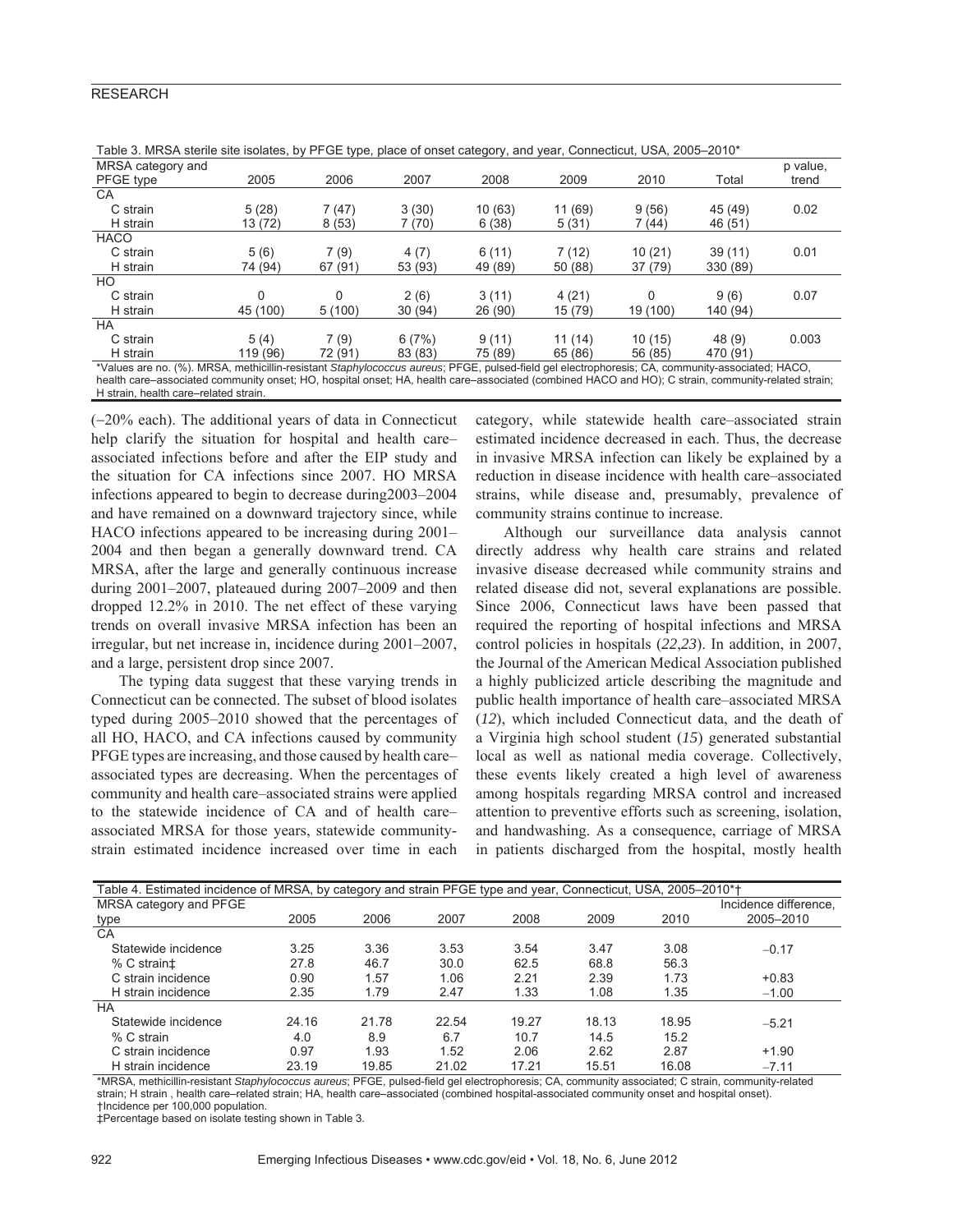care–related strains, likely decreased, with subsequent reductions in health care–associated strain infections and in community infections resulting from community transmission of these strains.

In contrast, controlling community strains that occur outside the hospital is not as easy. Although proactive control efforts in institutions, including correctional facilities and sports facilities, should minimize the potential for institutional outbreaks, much community transmission occurs outside such settings. Thus, one could expect the sustained prevalence and continued transmission of community strains in the community with regular introduction in proportion to their incidence into health care settings and that their proportion of all MRSA infections would increase.

Although our data show a plateauing of CA MRSA, they also suggest that the increasing incidence of infection with community strains, mostly USA300, in Connecticut, is not over. The plateau effect appears to be because the rate of decrease in infections caused by health care strains is now equal to the rate of increase in community strains. Future trends will be determined in part by the relative dynamics of these MRSA strains.

Our study has several strengths: in particular, the surveillance is population-based, complete, enhanced by regular audits of all Connecticut laboratories for MRSA isolates, and of 10 years' duration. In addition, strain typing was performed on a subset of blood isolates.

However, this study also has several limitations. First, some HACO cases may have been misclassified as CA because only the most recent medical record was reviewed, and patients were not interviewed. Second, our data could have been influenced by trends in obtaining blood cultures from patients with fever, although we do not know whether a trend exists toward obtaining fewer blood cultures on acutely ill, febrile patients, most of whom need hospitalization. Third, the sample of isolates characterized was not random and may not be representative of the state as a whole. However, it was a systematic sample obtained from 4 metropolitan areas that had a collective MRSA epidemiology mirroring that of the state as a whole. Fourth, the hypothesis that the sharp drop in health care– related MRSA incidence beginning in 2008 may be due to a combination of hospital and public awareness raised in 2006 and 2007 is based on ecologic information only. We have not systematically reviewed hospital screening, isolation, hand washing, and other relevant policies and practices to determine whether they changed before MRSA began to decrease in each hospital. Fifth, CA-MRSA strains mainly cause skin and soft tissue infections. Although overall invasive disease appears to be decreasing, the replacement of health care–associated MRSA strains with community strains could result in an increase in noninvasive

infections. Finally, the Connecticut experience may not be generalizable to other states or geographic regions with potentially different MRSA dynamics.

In summary, after 7 years of stable to increasing incidence, HA, HO, and CA MRSA all have been decreasing since 2007, coincident with increased public, public health, and hospital attention. The decrease appears to be entirely due to a decrease in incidence of infections caused by health care–related strains of MRSA. Continued monitoring is needed to assess the sustainability of the apparent prevention gains.

#### **Acknowledgments**

We thank Heather Altier and Carmen Marquez for assisting with gathering data over the 10 years. We also thank Gregory Fosheim and Valerie Schoonover for their help with categorizing MRSA isolates by PFGE and Scott Fridkin and James Meek for their helpful review of this article.

Dr Hadler is an associate professor at the Yale School of Public Health and senior epidemiologist with the Connecticut Emerging Infections Program. His primary research interests are conducting surveillance for, and reducing occurrence of, emerging infections of public health importance and describing disparities in occurrence using socioeconomic indicators.

#### **References**

- 1. Jevons MP. Celbenin-resistant staphylococci. BMJ. 1961;1:124–5. http://dx.doi.org/10.1136/bmj.1.5219.124-a
- 2. National Nosocomial Surveillance (NNIS) report, data summary from October 1986–April 1996, issued May 1996. Am J Infect Control. 1996;24:380–8. http://dx.doi.org/10.1016/S0196-6553(96) 90026-7
- 3. Layton MC, Hierholtzer WJ, Patterson JE. The evolving epidemiology of methicillin-resistant *Staphylococcus aureus* at a university hospital. Infect Control Hosp Epidemiol. 1995;16:12–7. http://dx.doi.org/10.1086/646996
- 4. Moreno F, Crisp HE, Patterson JE. Methicillin-resistant *Staphylococcus aureus* as a community organism. Clin Infect Dis. 1995;21:1308–12. http://dx.doi.org/10.1093/clinids/21.5.1308
- 5. Herold BC, Immergluck LC, Maranan MC, Lauderdale DS, Gaskin RE, Boyle-Vavra S, et al. Community-acquired methicillin-resistant *Staphylococcus aureus* in children with no identified predisposing risk. JAMA. 1998;279:593–8. http://dx.doi.org/10.1001/jama.279. 8.593
- 6. Centers for Disease Control and Prevention. Four pediatric deaths from community-acquired methicillin-resistant *Staphylococcus aureus*: Minnesota and North Dakota, 1997–1999. MMWR Morb Mortal Wkly Rep. 1999;48:707–10.
- 7. Morin CA, Hadler JL. Population-based incidence and characteristics of community-onset *Staphylococcus aureus* infections with bacteremia in 4 metropolitan Connecticut areas, 1998. J Infect Dis. 2001;184:1029–34. http://dx.doi.org/10.1086/323459
- 8. Naimi TS, LeDell KH, Como-Sabetti KM, Borchardt SM, Boxrud DJ, Etienne J, et al. Comparison of community- and health care-associated methicillin-resistant *Staphylococcus aureus* infection. JAMA. 2003;290:2976–84. http://dx.doi.org/10.1001/ jama.290.22.2976